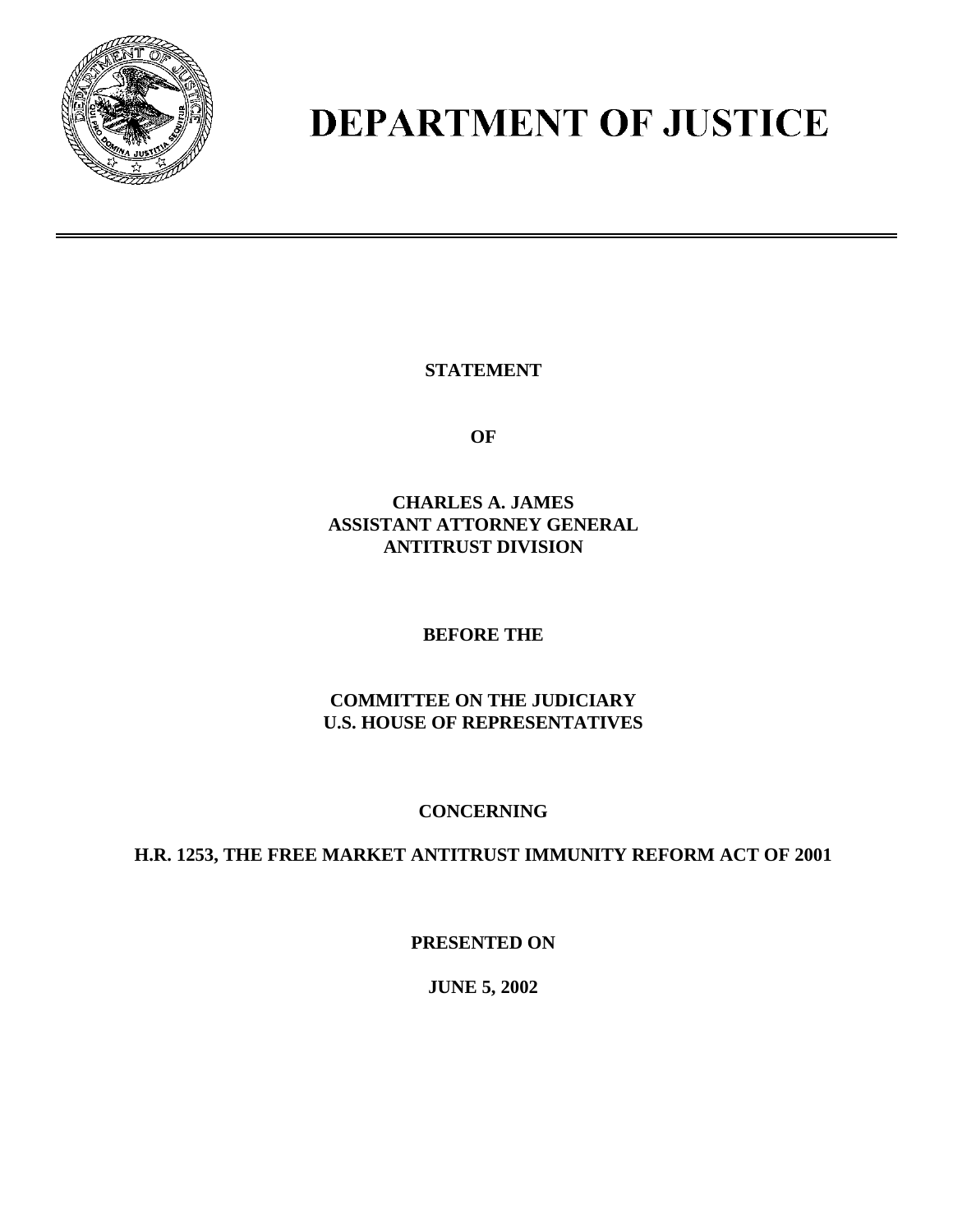Good morning, Mr. Chairman and Members of the Committee. It is a pleasure to appear before this Committee to state the Department of Justice's support of H.R. 1253, a bill that would remove the antitrust exemption for ocean carriers from the Shipping Act of 1984. The bill would phase out the exemption for intercarrier agreements after one year, while not affecting the immunity for marine terminal operators.

The Department of Justice believes that competition under the antitrust laws is the way to provide consumers with the best products and services at the most affordable prices. That is the general rule applicable to virtually every sector of the American economy and has served our Country, its economy and its businesses and consumers extraordinarily well. In certain limited circumstances, more aggressive or less restrictive antitrust rules may be appropriate. We do not believe that the ocean shipping industry exhibits extraordinary characteristics that warrant departure from normal competition policy or the application of the antitrust laws.

Price fixing and other anticompetitive practices by ocean shipping conferences over the years have imposed substantial costs on our economy through higher prices on a wide variety of goods shipped by ocean transportation. In the current era of expanding globalization of trade, in which we are ever more dependent upon an efficient transportation system, it is important that our public policy promote full and open competition.

#### **Brief History of Antitrust Exemptions in Ocean Shipping**

Since the Shipping Act, 1916, there has been an exemption, in one form or another, from the antitrust laws for ocean shipping carriers to engage in rate discussions and price-fixing agreements. Congress has revisited the issue at various times over the years, but thus far has not yet enabled the competition generally applicable to the rest of the economy to apply to ocean shipping. It is time to do so now.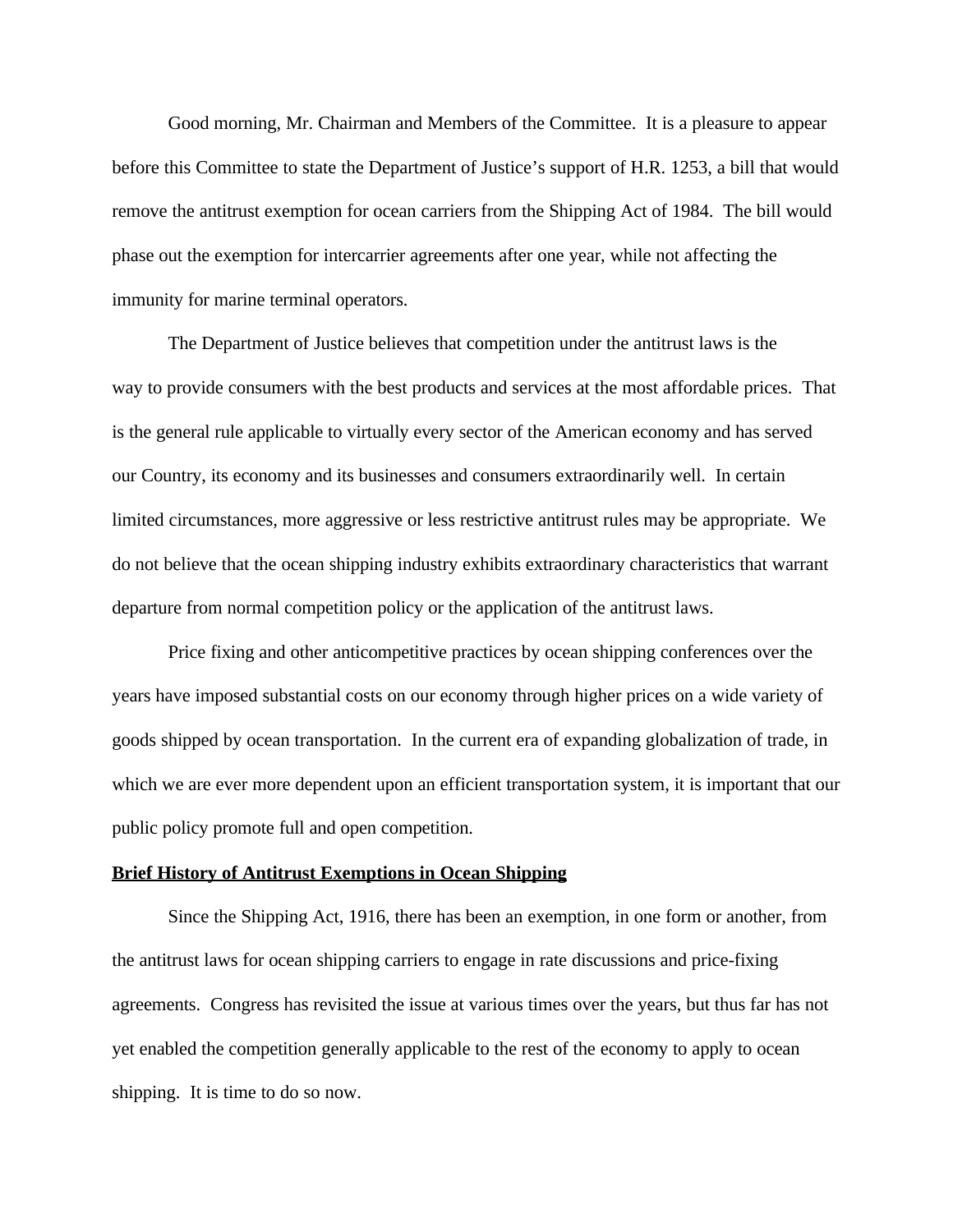While outlawing certain specified monopolistic conference practices, the 1916 Act expressly conferred an exemption from the antitrust laws for conference agreements on shipping rates, pooling arrangements, and shipping route allocations, as long as those agreements were first submitted to and approved by the newly created U.S. Shipping Board (the body that eventually became the Federal Maritime Commission).

Following enactment of the 1916 Act, conferences began making extensive use of "dual rate" contracts to bind shippers to the conferences and stave off non-conference carrier competition. These dual-rate contracts, also referred to as "loyalty contracts," offered discounted rates to shippers who agreed to use only conference carriers. The Supreme Court ruled in Federal Maritime Board v. Isbrandtsen Co., 356 U.S. 481 (1958), that dual rate contracts violated the Act.

In the wake of the Isbrandtsen decision, Congress amended the 1916 Act in 1961 to permit dual-rate contracts, though limiting the permissible discount to 15 percent. At the same time, Congress also amended the Act to require the filing of tariffs, transferred the Board's authority to an independent Federal Maritime Commission, and gave the Commission the power to disapprove agreements between and among carriers that were "contrary to the public interest."

In 1984, Congress substantially rewrote the 1916 Act. The Shipping Act of 1984 broadened the antitrust exemption for carrier agreements and streamlined the regulatory process for those carrier agreements. The exemption from the antitrust laws was expanded to cover not only agreements that had gone into effect under the Act, but also activities, "whether permitted under or prohibited by this Act," if they were undertaken "with a reasonable basis to conclude" that they were pursuant to an effective agreement. The antitrust exemption was further expanded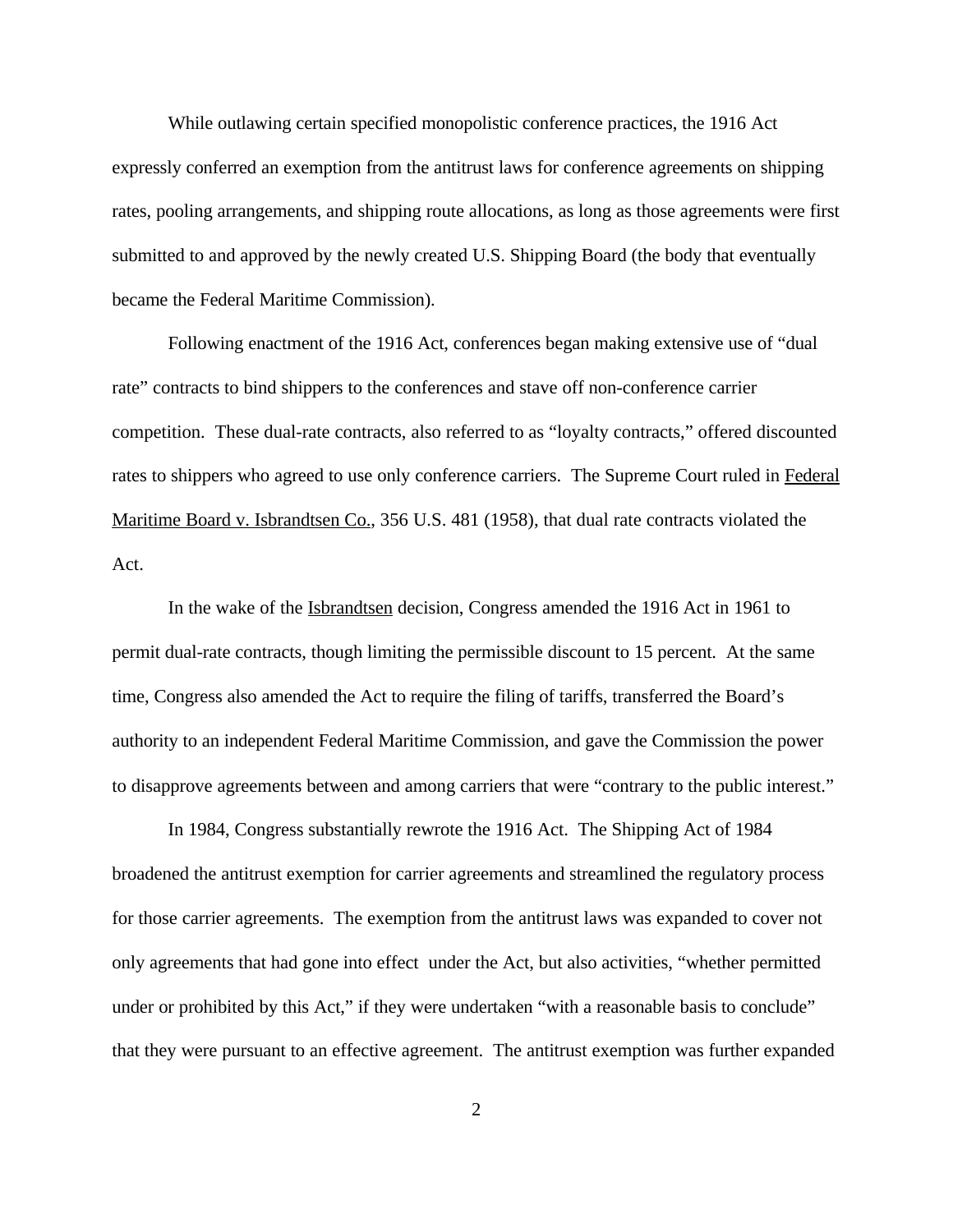to cover intermodal through rates incorporating rail, truck, and ocean legs. The 1984 Act abolished the Commission's public interest standard for reviewing carrier agreements. A carrier agreement would no longer require Commission "approval," but would go into effect -- and thereby become immunized from the antitrust laws -- 45 days after filing or submission of any additional information requested by the Commission. As a result of the 1984 Act, once an agreement has been filed, the only way it can be challenged**,** as anticompetitive**,** is if the Commission seeks to have a court enjoin the agreement on grounds that it is "likely, by a reduction in competition, to produce an unreasonable reduction in transportation service or an unreasonable increase in transportation cost." (To the best of our knowledge, the Commission has never filed such a challenge.) The 1984 Act otherwise retained the common carrier provisions of the 1916 Act, as amended in 1961, under which the conferences were required to file published tariffs with the Commission, as well as the list of specified prohibited acts. The Act provided for the use of service contracts in limited circumstances.

Next came the Ocean Shipping Reform Act of 1998. The 1998 Act took some notable competitive steps, but it stopped short in some important respects. On the procompetitive side, the 1998 Act guarantees that conference members can take "independent action" on service contracts–that is, can negotiate service contracts with a shipper at rates that differ from the conference tariff -- and thereby compete for large volumes of business by offering discounted rates. The 1998 Act improves on the 1984 Act not only by requiring shipping conferences to permit individually negotiated service contracts, but also by helping protect carriers from anticompetitive pressure from the conferences by prohibiting the conferences from requiring

3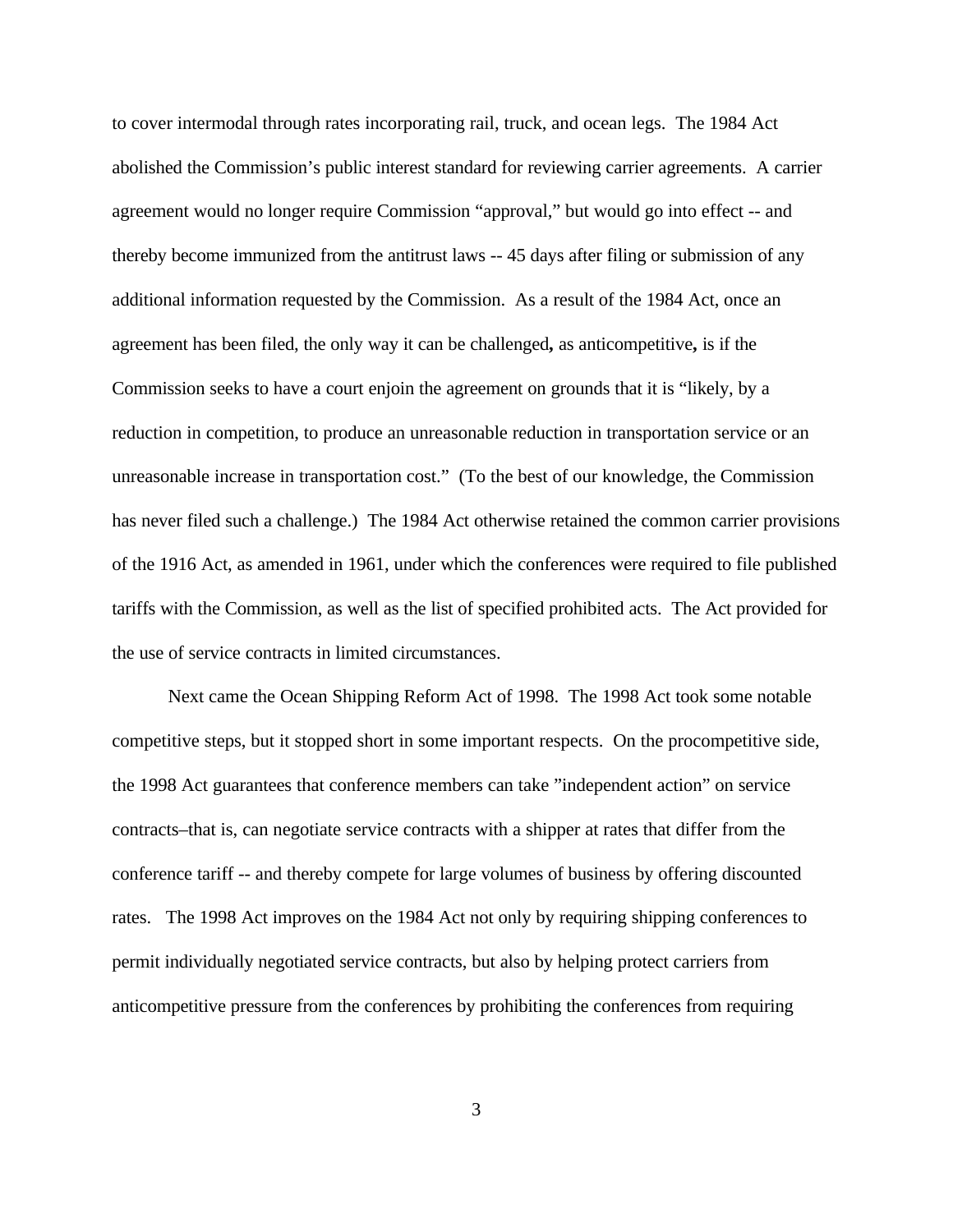carriers to disclose the rates in those service contracts and by eliminating the requirement that the negotiated rate be made available to all similarly situated shippers.

However, the 1998 Act also allows conference members to adopt so-called "voluntary" guidelines regarding individual service contracts, which a conference can use, along with its already significant influence over its members, to signal them as to expected behavior. At a minimum, this can be used to discourage vigorous competition with respect to individual service contracts.

These and other provisions of the 1998 Act perpetuate the conference system, either by facilitating intercarrier agreements that would be unlawful in the absence of an exemption or by restricting the ways in which conference members can meaningfully compete on an individual basis for the business of large and small shippers alike. The conference system could not exist in the absence of an antitrust exemption.

Such an exemption no longer makes sense, especially at a time when countries all over the world are turning to competition, rather than antitrust exemptions and regulation, as the best hope for economic prosperity.

#### **There are No Good Rationales for the Antitrust Exemption**

We know the benefits of competition: low prices, innovative service, and efficient operations. Yet shippers -- and consumers -- have been denied the full benefits of competition because carriers have been able to persuade policy makers over the years that the ocean shipping industry has certain characteristics that make it necessary to protect carriers from competition.

Supporters of the antitrust exemption for ocean carriers have been reciting essentially the same rationales from the beginning. The rationales tend to fall into two categories: those based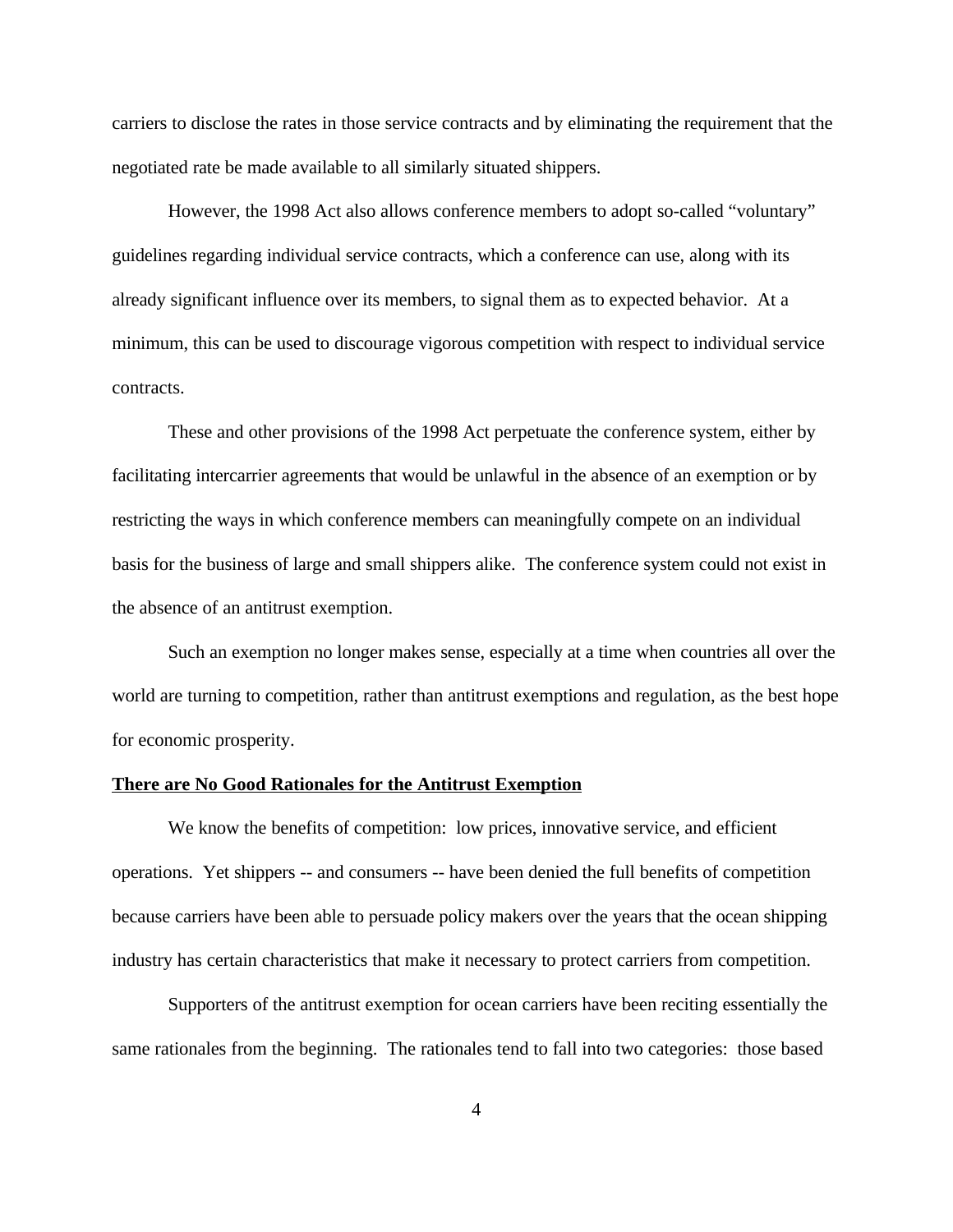on the economics of shipping and those based on the international nature of the business. Whatever may have been the force of those rationales at the time the exemption was first enacted in 1916, they have become increasingly dubious in the years since, and are particularly so in the current economic and legal environment. They do not justify a departure from the competitive principles that other industries throughout our country -- and much of the world -- have come to live by.

A consistent theme of those supporting an antitrust exemption, rather than competition, has been that carriers need protection from the consequences of "too much" competition. Absent an exemption to allow collective decisionmaking by carriers, the fear expressed has been that carriers would engage in rate wars that might result in certain carriers being unable to cover their capital costs, which would ultimately drive these inefficient carriers out of the market.

In other words, carriers should be exempt from the antitrust laws because, absent the ability to collude, shipping costs would be lower. In our view, this is a seriously flawed public policy. As the General Accounting Office stated in a 1982 report to Congress, a primary objective of shipping conferences "is to increase the profits realized by their members as a group." This is why cartels form. But simply because competitors desire to collude in order to inflate their joint profits does not mean that it is good public policy to allow them to do so. In fact, the contrary is true.

Furthermore, this rationale is difficult to accept, even on its own terms. Arguments based upon concerns about "ruinous" or "destructive" competition are often made, but are virtually never substantiated. Congress has heard them many times before, often with respect to transportation industries such as railroads, airlines, and motor carriers. At one time or another,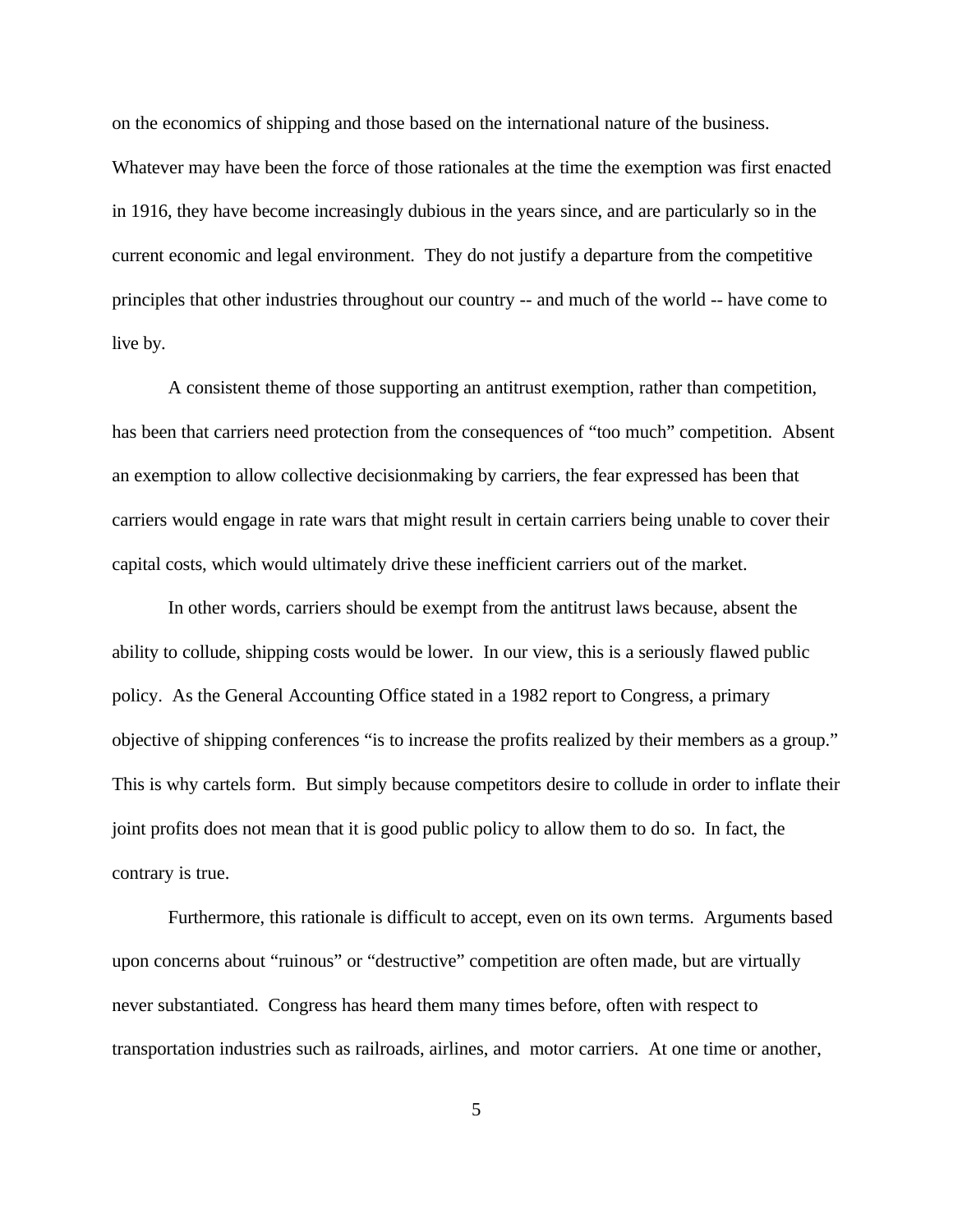each of those industries was subject to pervasive federal regulation and enjoyed a broad exemption from the antitrust laws. Over time, however, each of them has been substantially deregulated and the applicable antitrust exemption has been curtailed or eliminated, with the result that competition has increased for shippers and consumers, and without the horrible consequences predicted by industry. In fact, economists have often found that a "regulated" cartel yields the worst of both worlds: high prices and low profitability, as companies over-invest in capacity and lose the incentive to innovate and operate efficiently. Certainly, the ocean shipping exemption has not saved U.S. carriers.

Another rationale for the exemption has been that the international character of ocean shipping somehow made it inappropriate to subject the industry to the antitrust laws. The notion has been that it would be unfair to apply U.S. antitrust laws just to U.S. carriers, but that attempting to apply them to foreign carriers as well would provoke our trading partners. Whatever may have been the validity of such a concern many decades ago, it has no continuing validity today. There has been no doubt for many years that U.S. antitrust laws can properly be applied to foreign persons engaged in commerce with the U.S. and that the transportation of freight between the U.S. and a foreign country falls well within that principle. Thus, foreign carriers serving the U.S., no less than U.S. carriers serving the U.S., are subject to our antitrust laws with respect to those activities. Furthermore, in the intervening years, foreign governments have made a pronounced shift to embrace free-market competition and to adopt and apply antitrust laws. Indeed, it is ironic to note that the most significant recent antitrust enforcement action with respect to ocean shipping in U.S.-Europe trades was taken by the European Commission a few years ago, when it imposed fines on U.S. and foreign carriers operating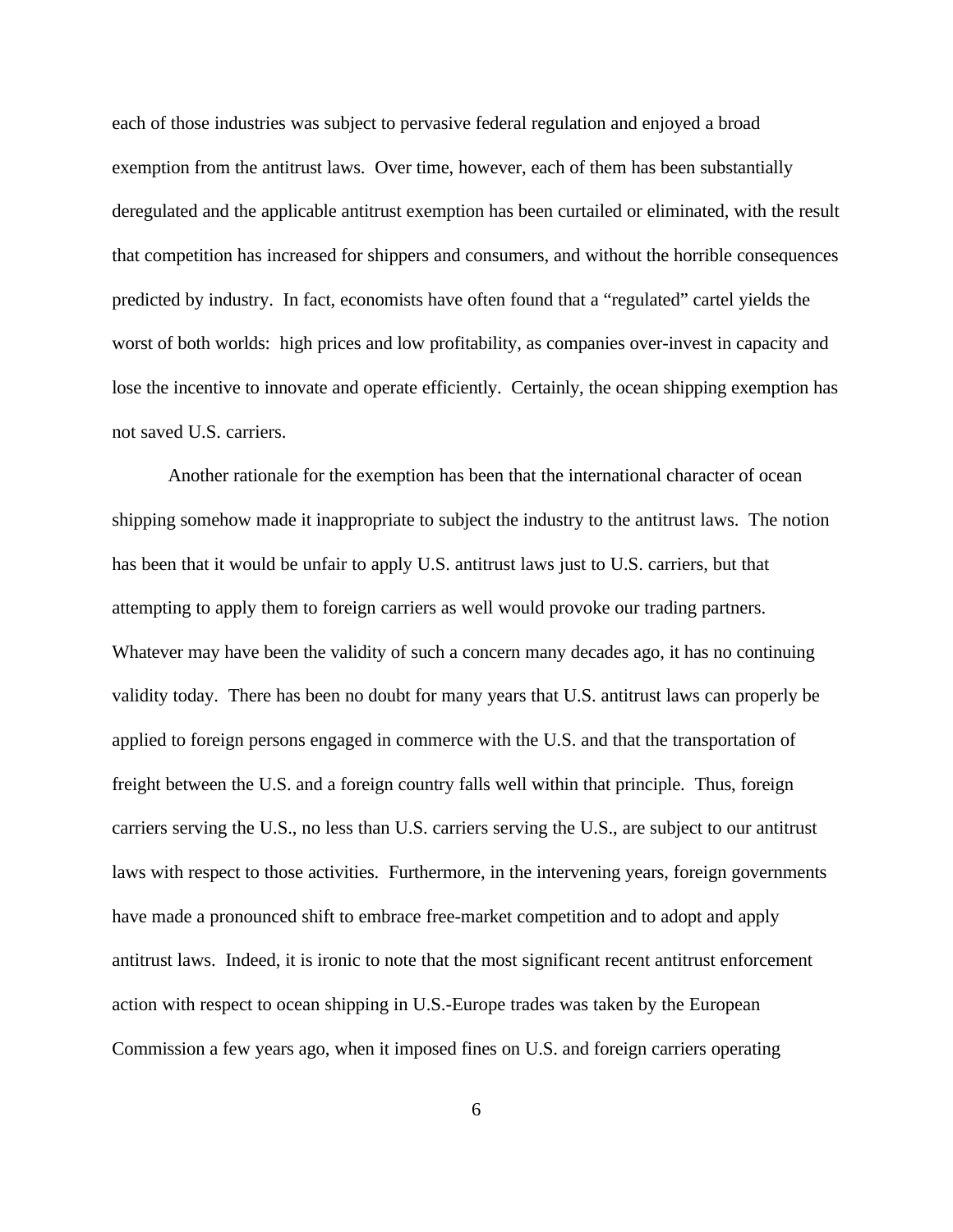between the United States and Europe after determining that they had exceeded the scope of the applicable European exemption. This puts to rest any contention that it would be inappropriate, as a matter of fairness or comity, for the United States to apply its antitrust laws to carriers operating to or from the U.S.

Perhaps a final rationale -- and one that reflects both the economics and the international character of shipping -- is that some foreign countries subsidize their state-controlled carriers and operate them for reasons other than profit. This was a significant concern to U.S.-flag carriers in the 1970s, but Congress has already dealt with that. The Shipping Act of 1984 gave the Commission power to disapprove rates of such carriers that were below a just and reasonable level.

In our view, the case for a broad exemption from the antitrust laws has never been a strong one and is especially weak today. Congress has acted decisively over the past 25 years to deregulate other transportation industries -- railroads, airlines, and motor carriers -- and the predictions that ruinous competition would harm carriers and consumers alike never came to pass. The case for continuation of the antitrust exemption for ocean carriers is no stronger. Indeed, at a time when the U.S. model of deregulation -- coupled with appropriate antitrust enforcement -- is winning converts around the world, the antitrust exemption for ocean shipping is badly out of step with the times.

#### **Conclusion**

Mr. Chairman, the 1998 Act took an important but limited step forward toward more competition in ocean shipping. The Department of Justice believes that the proposed legislation would firmly establish competition as the touchstone for this important industry. We believe that